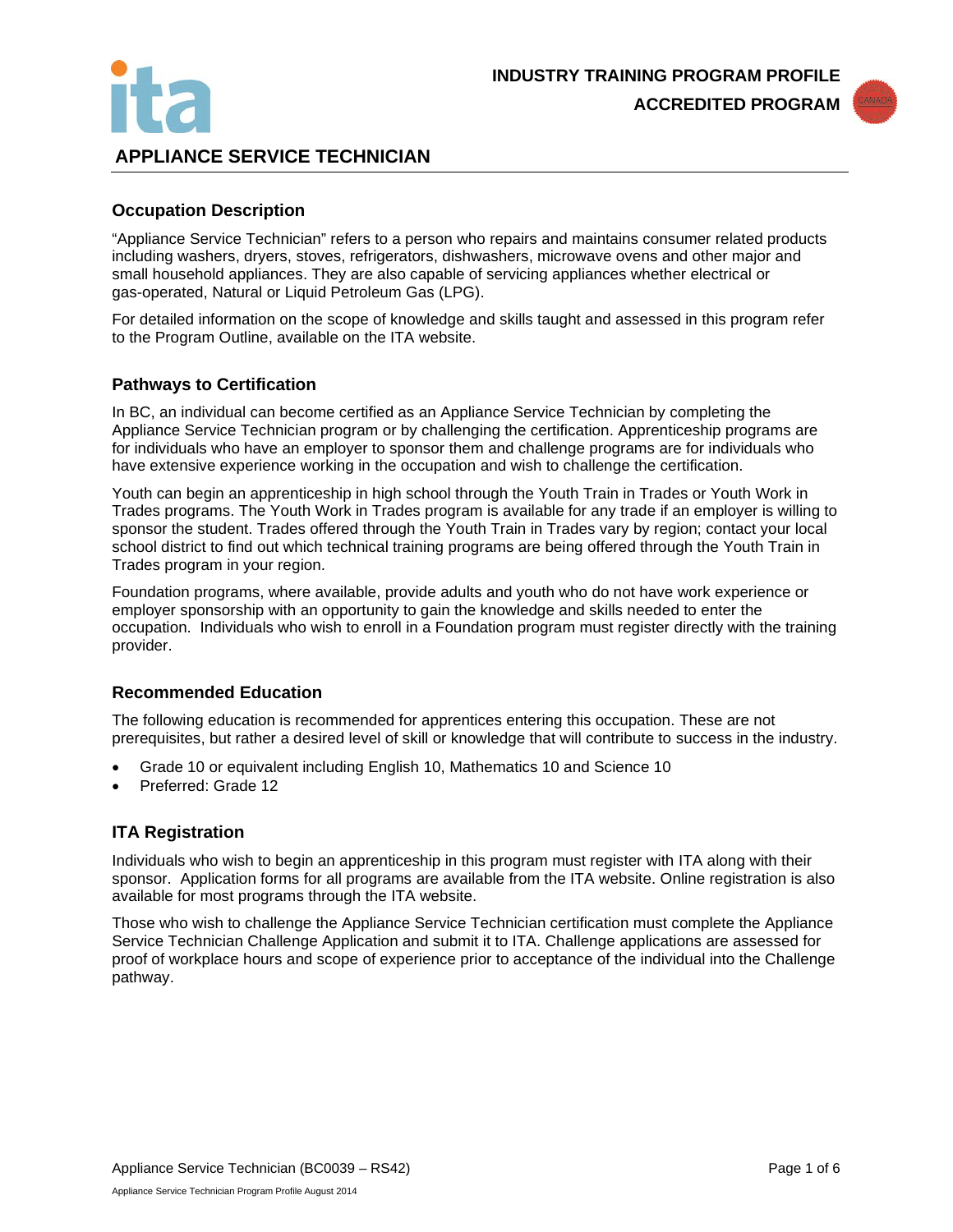



## **Apprenticeship Pathway**

This graphic provides an overview of the Appliance Service Technician apprenticeship pathway.



*\*Suggested duration based on 30-hour week*

CROSS-PROGRAM CREDITS

*Individuals who hold the credentials listed below are entitled to receive partial credit toward the completion requirements of this program*

*None*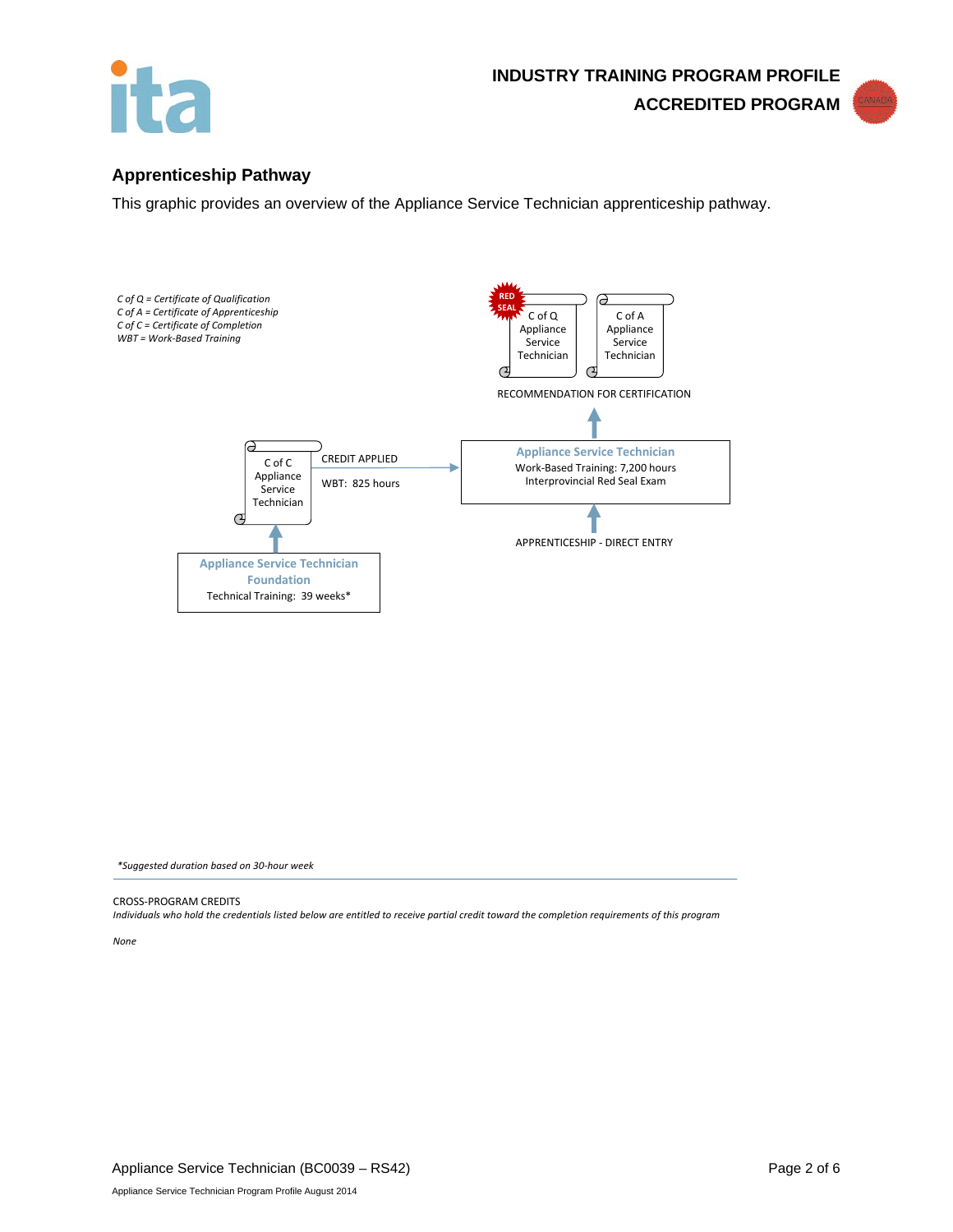ita

**INDUSTRY TRAINING PROGRAM PROFILE**

**ACCREDITED PROGRAM**



|                                       | <b>Apprenticeship Program Standards</b>                                                                                                                                                                                                                                                                                                                                                                                                                                                                                                                        |                                                                                                                                    |  |  |
|---------------------------------------|----------------------------------------------------------------------------------------------------------------------------------------------------------------------------------------------------------------------------------------------------------------------------------------------------------------------------------------------------------------------------------------------------------------------------------------------------------------------------------------------------------------------------------------------------------------|------------------------------------------------------------------------------------------------------------------------------------|--|--|
| <b>Credentials Awarded</b>            | - Appliance Service Technician - Certificate of Qualification with Interprovincial Red<br>Seal endorsement<br>• Appliance Service Technician - Certificate of Apprenticeship                                                                                                                                                                                                                                                                                                                                                                                   |                                                                                                                                    |  |  |
| <b>ITA Registration Prerequisites</b> | Agreement signed by the employer to sponsor the apprentice<br>٠.                                                                                                                                                                                                                                                                                                                                                                                                                                                                                               |                                                                                                                                    |  |  |
| <b>Completion Requirements</b>        | Certification as an Appliance Service Technician is awarded upon successful completion<br>of:                                                                                                                                                                                                                                                                                                                                                                                                                                                                  |                                                                                                                                    |  |  |
|                                       | Requirement                                                                                                                                                                                                                                                                                                                                                                                                                                                                                                                                                    | Level of Achievement Required                                                                                                      |  |  |
|                                       | Interprovincial Red Seal Exam                                                                                                                                                                                                                                                                                                                                                                                                                                                                                                                                  | Minimum 70%                                                                                                                        |  |  |
|                                       | Work-Based Training                                                                                                                                                                                                                                                                                                                                                                                                                                                                                                                                            | $-7,200$ hours in DA                                                                                                               |  |  |
|                                       | Recommendation for Certification                                                                                                                                                                                                                                                                                                                                                                                                                                                                                                                               | Recommendation for certification signed by<br>the Sponsor and an individual holding<br>credentials eligible for sign-off authority |  |  |
|                                       | <b>Note:</b> There is no technical training requirement for the apprenticeship pathway of this<br>program. Technical training is available, however, through the Appliance Service<br>Technician Foundation program. Upon successful completion of the 39 week<br>Foundation program, the apprentice will receive credit for 825 work-based training<br>hours. Apprentices may write the Interprovincial Red Seal exam at any time, but must<br>accumulate a total of 7,200 hours of experience working in the trade in order to receive<br>the Certification. |                                                                                                                                    |  |  |
| <b>Program Duration</b>               | Duration varies depending on how training is delivered, but the program generally takes<br>four years to complete                                                                                                                                                                                                                                                                                                                                                                                                                                              |                                                                                                                                    |  |  |
| <b>Sign-off Authority</b>             | Credentials eligible to sign-off on the Recommendation for Certification:                                                                                                                                                                                                                                                                                                                                                                                                                                                                                      |                                                                                                                                    |  |  |
|                                       | • Appliance Service Technician - Certificate of Qualification                                                                                                                                                                                                                                                                                                                                                                                                                                                                                                  |                                                                                                                                    |  |  |
|                                       | Appliance Service Technician - Interprovincial Red Seal Endorsement<br>• ITA-issued letter authorizing supervision and sign-off of apprentices in this occupation                                                                                                                                                                                                                                                                                                                                                                                              |                                                                                                                                    |  |  |
| Challenging a Level                   | The following levels of technical training can be challenged for advanced placement in<br>this program:                                                                                                                                                                                                                                                                                                                                                                                                                                                        |                                                                                                                                    |  |  |
|                                       | • None                                                                                                                                                                                                                                                                                                                                                                                                                                                                                                                                                         |                                                                                                                                    |  |  |
| <b>Cross-Program Credits</b>          | Individuals who hold the credentials listed below are entitled to receive partial credit<br>toward the completion requirements of this program                                                                                                                                                                                                                                                                                                                                                                                                                 |                                                                                                                                    |  |  |
|                                       | Credential                                                                                                                                                                                                                                                                                                                                                                                                                                                                                                                                                     | Credit(s) Granted                                                                                                                  |  |  |
|                                       | None                                                                                                                                                                                                                                                                                                                                                                                                                                                                                                                                                           | • None                                                                                                                             |  |  |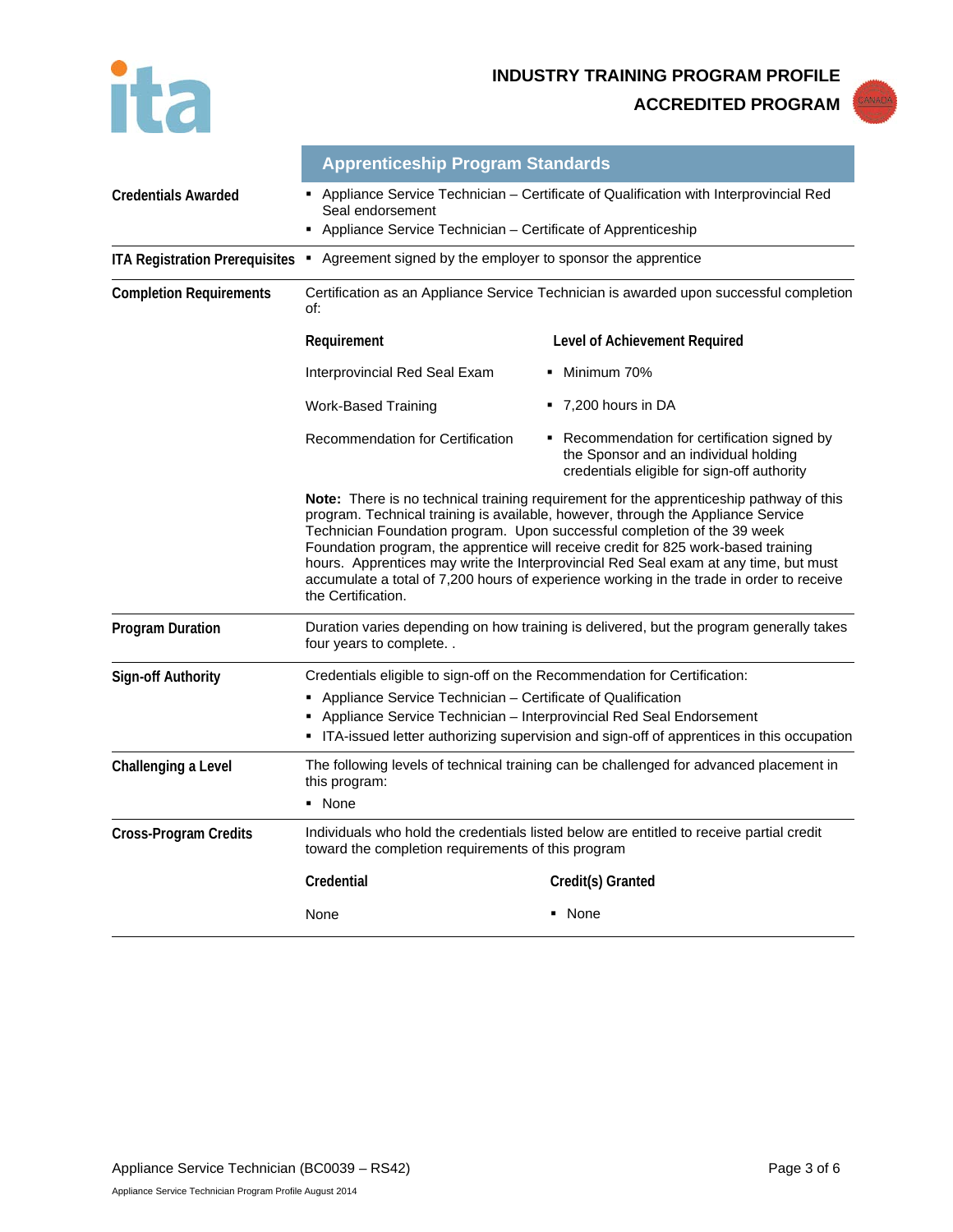



# **Challenge Pathway**

This graphic provides an overview of the Appliance Service Technician challenge pathway.

*C of Q = Certificate of Qualification* 



#### CROSS-PROGRAM CREDITS

*Individuals who hold the credentials listed below are entitled to receive partial credit toward the completion requirements of this program*

*None*

|                                             | <b>Challenge Program Standards</b>                                                                                                       |                               |  |
|---------------------------------------------|------------------------------------------------------------------------------------------------------------------------------------------|-------------------------------|--|
| <b>Credentials Awarded</b>                  | Appliance Service Technician – Certificate of Qualification with Red Seal endorsement                                                    |                               |  |
| <b>ITA Registration Prerequisites</b>       | An approved Challenge Application, which includes:<br>• 10,800 documented hours of directly related experience working in the occupation |                               |  |
| <b>Credentials Entitled to</b><br>Challenge | Individuals who hold the credentials listed below are considered to have met the<br>prerequisites for challenging this program<br>• None |                               |  |
| <b>Completion Requirements</b>              | Certification as a Appliance Service Technician is awarded upon successful<br>completion of:                                             |                               |  |
|                                             | Requirement                                                                                                                              | Level of Achievement Required |  |
|                                             | Interprovincial Red Seal Exam                                                                                                            | Minimum 70%                   |  |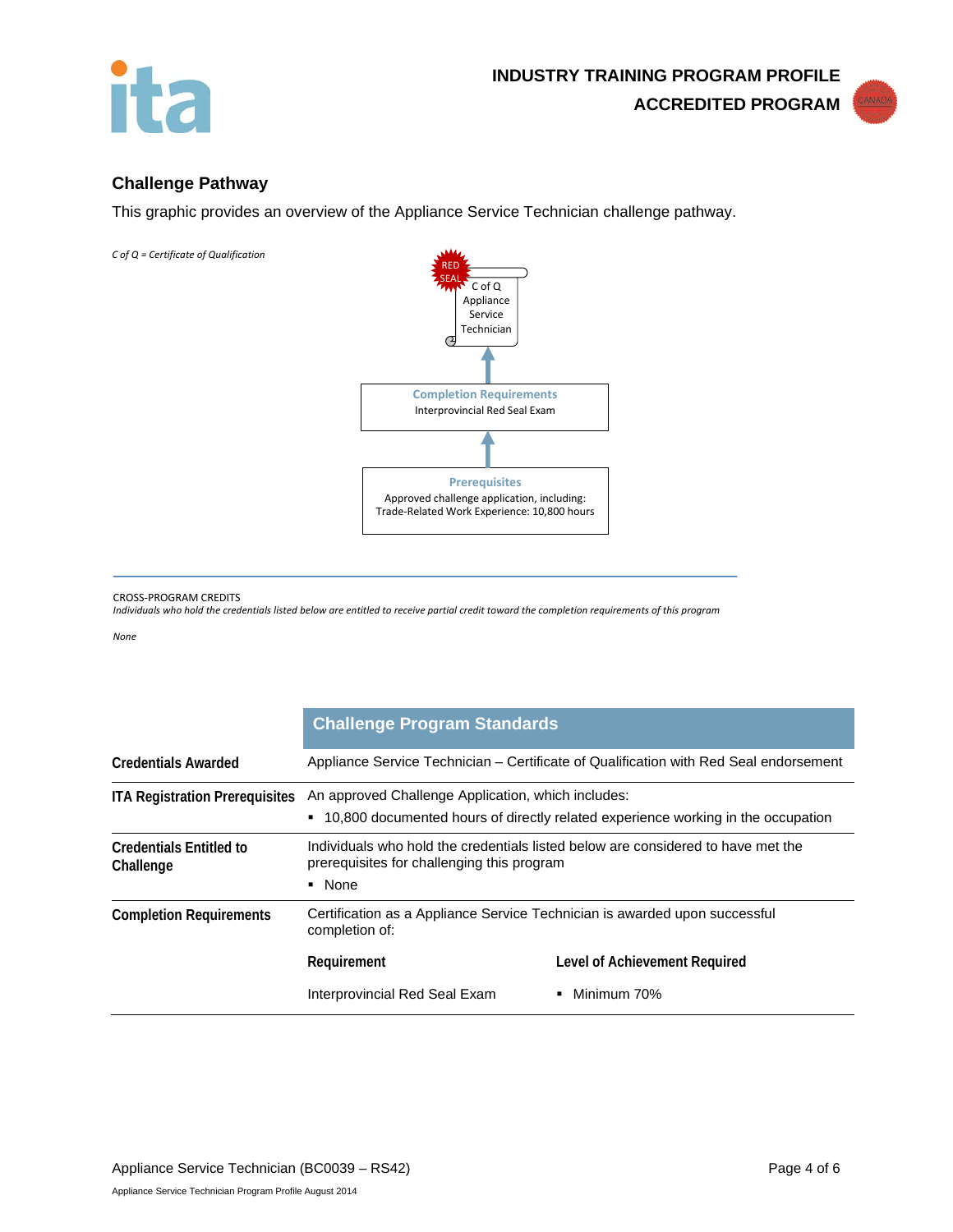



# **Foundation Program**

Refer to the Apprenticeship pathway diagram for this program to see how the Appliance Service Technician Foundation program fits into apprenticeship.

|                                     | <b>Foundation Program Standards</b>                                                                                                                                                                |                               |  |
|-------------------------------------|----------------------------------------------------------------------------------------------------------------------------------------------------------------------------------------------------|-------------------------------|--|
| <b>Credentials Awarded</b>          | Appliance Service Technician – Certificate of Completion                                                                                                                                           |                               |  |
| <b>Enrollment Prerequisites</b>     | Contact training provider. Prerequisites vary between training institutions                                                                                                                        |                               |  |
| <b>Completion Requirements</b>      | A Certificate of Completion in this program is awarded upon successful completion of:                                                                                                              |                               |  |
|                                     | Requirement                                                                                                                                                                                        | Level of Achievement Required |  |
|                                     | <b>Technical Training</b>                                                                                                                                                                          | Minimum 70%<br>٠              |  |
| <b>Program Duration</b>             | Duration varies depending on how training is delivered, but program generally takes 39<br>weeks to complete, assuming 30 hours in school per week                                                  |                               |  |
|                                     | Individuals who complete the Appliance Service Technician Foundation program will<br>receive the following credit toward completion of the Appliance Service Technician<br>apprenticeship program: |                               |  |
| <b>Credit toward Apprenticeship</b> |                                                                                                                                                                                                    |                               |  |

**Note**: Upon successful completion of this Foundation program, the apprentice, can work as an Appliance Service Technician and will receive credit for 825 Work Based Training (WBT) hours. The apprentice may challenge the Interprovincial Red Seal exam at any time after the Foundation program has been successfully completed. The apprentice will require an additional 6,375 WBT hours (7,200 total) and successful completion of the Interprovincial Red Seal exam to receive the Interprovincial Red Seal Certification.